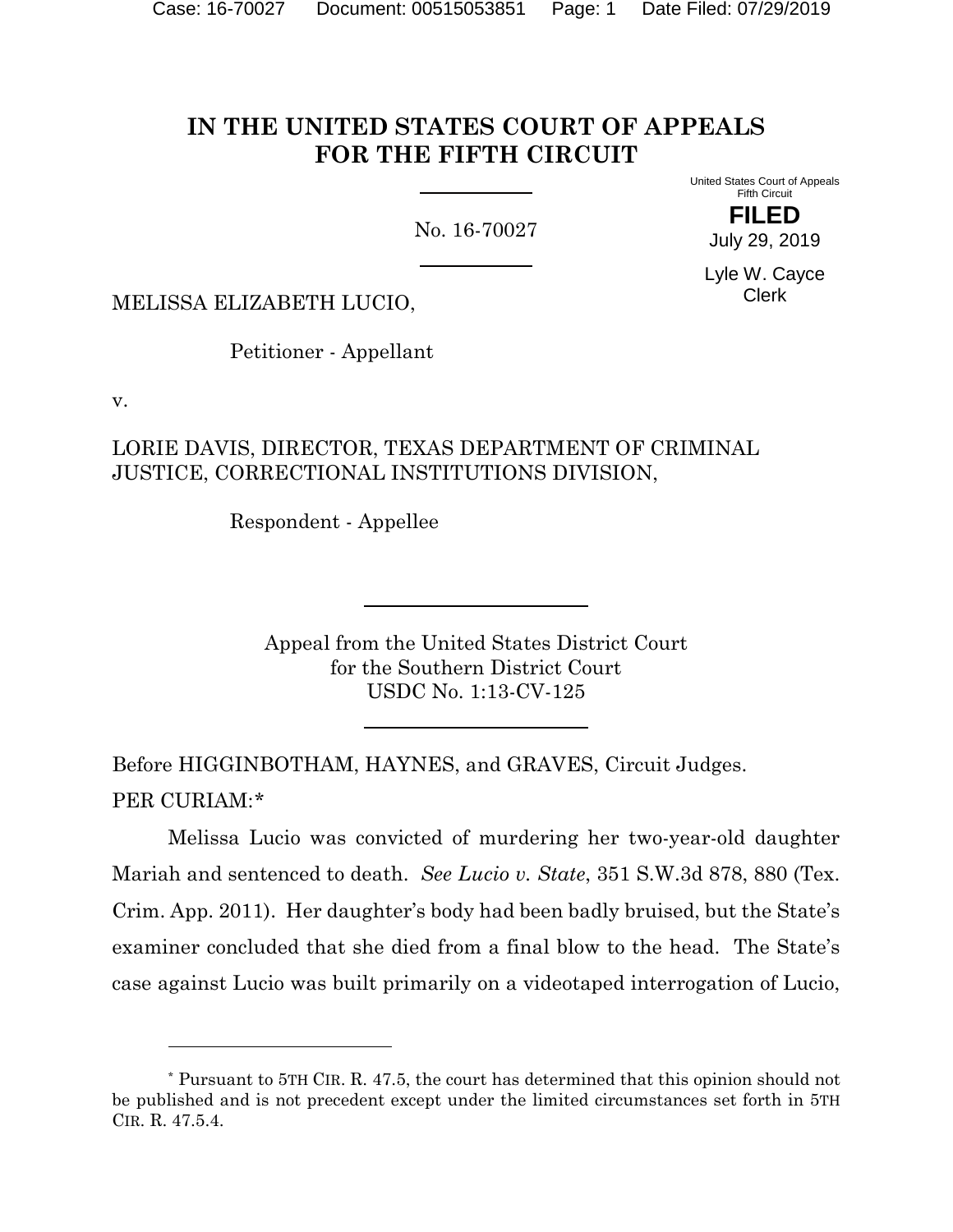filmed in the midnight hours just after Lucio's daughter was declared dead. After about five hours of interrogation, Lucio admitted to, in her words, spanking her daughter. The State used those statements to argue to the jury that she confessed to abusing Mariah and that, by inference, she must have killed her. Lucio tried to rebut the impact of the interrogation by putting on an expert witness to explain why she would admit to facts that were not true. But the state trial court would not allow the expert to testify because it concluded such testimony was "irrelevant," depriving Lucio of her most compelling challenge to the statements.

Lucio has now sought federal relief under 28 U.S.C. § 2254, arguing she was deprived of her constitutional right to meaningfully present a complete defense. She raised that issue first in the state court, but no state court ever adjudicated the claim. We thus review her claims under a de novo standard of review. Under that standard, we conclude that the state trial court deprived Lucio of her constitutional right to present a meaningful defense. We thus REVERSE the district court's order denying her claim and REMAND for the district court to grant Lucio relief.

#### **I. Background**

Before her daughter's death in 2007, Lucio lived with nine of her children and her husband. On a February evening that year, paramedics were called to Lucio's home. When they entered the apartment, they found two-year-old Mariah "unattended and lying on her back in the middle of the floor not breathing and with no pulse." Lucio told the paramedics that Mariah had "fallen down some stairs." The paramedics took Mariah to an emergency room, where doctors declared her dead.

Doctors at the hospital noticed that Mariah's body had been "severely abused"; in addition to bruises "covering her body, there were bite marks on her back, one of her arms had been broken probably about two to seven weeks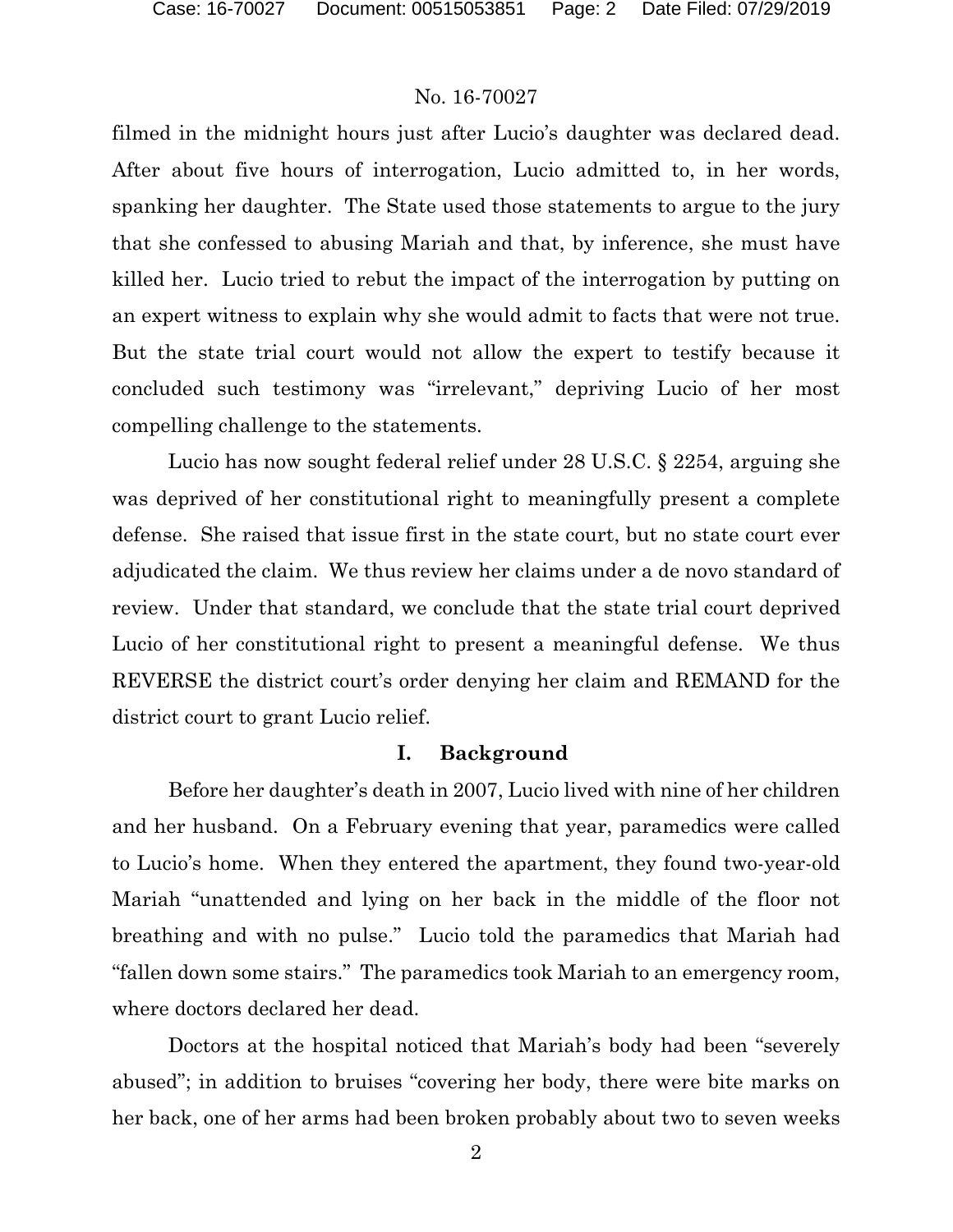before her death, and she was missing portions of her hair where it had been pulled out by the roots."

That same night, several investigators questioned Lucio. The interview began just before 10:00 p.m. Lucio told the police that Mariah had fallen down some stairs outside of her apartment on Thursday night. Though she admitted that she sometimes spanked her daughters "on the butt," she repeatedly denied hitting or abusing Mariah. Over about three hours, her story remained the same: Her kids were rough with Mariah but she did not know who caused Mariah's specific injuries. She also described Mariah's physical condition leading up to her death. Mariah was "sick" on the Saturday that she died and the Friday before, but Lucio did not take Mariah to the doctor. Mariah would not eat, and her breathing was heavy. She slept all day Saturday, and she would lock her teeth together when Lucio would try to feed her. The interrogation went on for more than three hours.

Then, after 1:00 a.m., Texas Ranger Victor Escalon entered the room and told Lucio—in a long, mostly one-person exchange—that they needed her story and that everyone would understand. At that point, Lucio told Escalon she wanted a cigarette and to talk to her husband. Escalon told her she could do those things after she gave her statement. Escalon then asked Lucio repeatedly to tell him "everything."

Lucio eventually told him that she "would spank [Mariah], but [Lucio] didn't think [she] would spank her, to where ... to where it got to this point." (ellipsis in transcript). At Escalon's suggestion, Lucio said that the spanking was "all over [Mariah's] body." Escalon prompted her for more, but she responded, "I don't know what you want me to say. I'm responsible for it." She maintained that she was not angry at Mariah but was "frustrated" by the other kids who were "very hyper," making it difficult to take care of them all. She also stated that she bit Mariah one day while tickling her; she did not know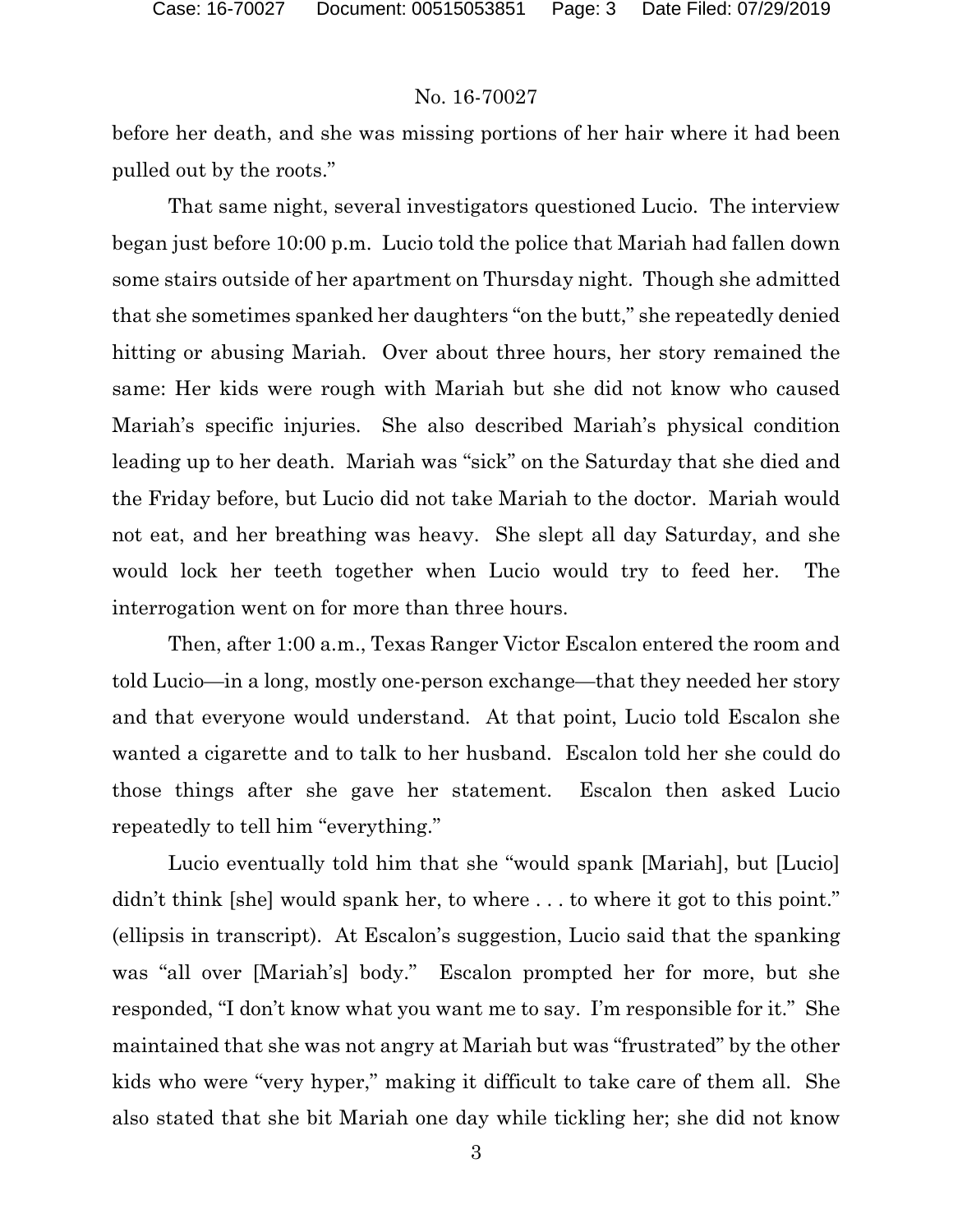why she did it. While making these statements, Lucio continued to maintain that she had not hit Mariah in the head and only spanked her. She also stated that no one else was responsible for Mariah's injuries and that she was the only one who spanked her.

As the interrogation progressed, Escalon identified specific bruising on Mariah and asked Lucio to tell him how it happened. Lucio usually responded that she did not know how the bruises occurred and often said she did not hit her in particular spots. When Escalon insisted she was responsible for specific bruises, Lucio responded, "I guess I did it. I guess I did it." She suggested that some of the other injuries, like scratches, could have been caused by her other daughters. For some of the bruises, Lucio said she was the one who caused them, and said she would sometimes spank Mariah when she woke up other kids.

Escalon then had Lucio take a break at 1:22 a.m. After the break, officers took DNA samples from Lucio, then took another break.

At 3:00 a.m., Escalon resumed the interrogation. He brought in a doll to have Lucio show him how she bit and spanked Mariah. When showing him how she bit Mariah, Escalon asked if she was angry at Mariah. She said no, explained she was frustrated with the other kids, and described how she bit Mariah after she finished brushing her hair. Escalon then asked Lucio to show how she spanked Mariah. When she demonstrated, Escalon told her, "Well do it real hard like . . . like you would do it." (ellipsis in transcript). When she said that was how hard she spanked her, Escalon performed what he thought was a hard spank and had Lucio demonstrate again. He identified several sets of bruises and had her spank the doll in those areas to demonstrate how she would have spanked Mariah.

Lucio was charged with "intentionally and knowingly" causing Mariah's death "by striking, shaking or throwing Maria[h] . . . with [her] hand, or foot,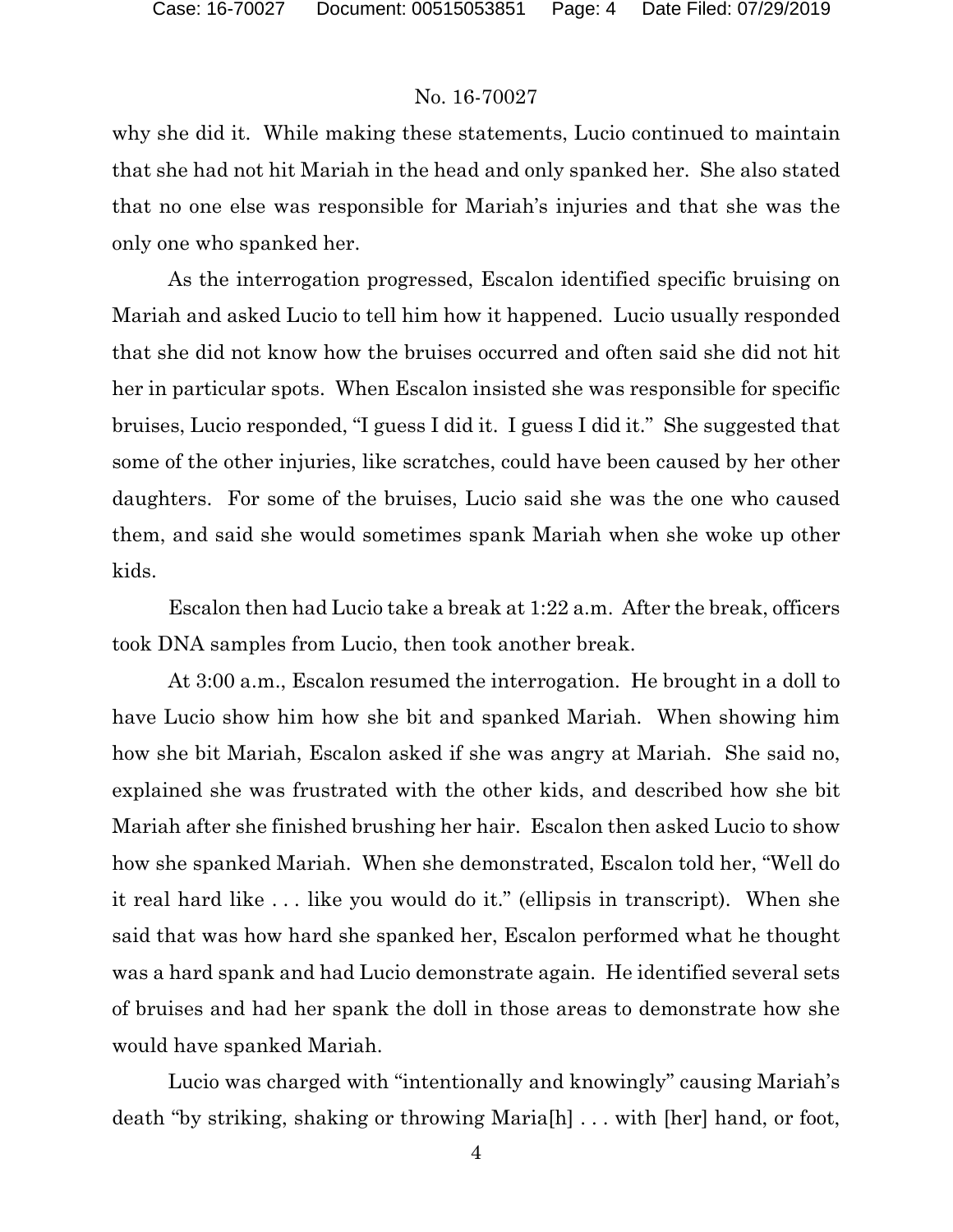or other object," which constituted a capital murder charge. *See* TEX. PENAL CODE  $\S$  19.02(b)(1), 19.03(a). The issue then was not simply whether Lucio inhumanely neglected Mariah—virtually a given on this record—but whether she intentionally or knowingly killed Mariah and did so by striking her. *See Louis v. State*, 393 S.W.3d 246, 251 (Tex. Crim. App. 2012) ("Capital murder is a result-of-conduct offense; the crime is defined in terms of one's objective to produce, or a substantial certainty of producing, a specified result, i.e. the death of the named decedent." (quoting *Roberts v. State*, 273 S.W.3d 322, 329 (Tex. Crim. App. 2008))).

The State's theory of the case depended on two critical points. First, it sought to prove that Mariah's death was caused by a fatal blow to the head and that the fatal blow could not have been from Mariah falling down the stairs. The State presented testimony from the chief forensic pathologist for Cameron and Hidalgo Counties, who conducted Mariah's autopsy. She testified that Mariah's cause of death was "blunt force trauma." The pathologist defined this as being "beat[en] about the head with something—an object, a hand, a fist, or slammed." According to her, the trauma would have occurred within a day before Mariah's death. It would have been immediately apparent that Mariah needed medical attention, as symptoms like vomiting or lethargy would have appeared "fairly quickly" after the trauma. The pathologist also explained that a fall down the stairs would not have caused all of Mariah's injuries. Even considering just the bruises on her head, the pathologist concluded that a single fall down the stairs could not have caused all of them. She also testified that this was the most severe case of child abuse she had ever seen in her fourteen-year practice. Mariah had more bruises, of varying color and age, than she had ever seen on one child.

Second, the State used Lucio's "confession" to try to establish that she abused Mariah and, in turn, caused her death. The State admitted the videos

5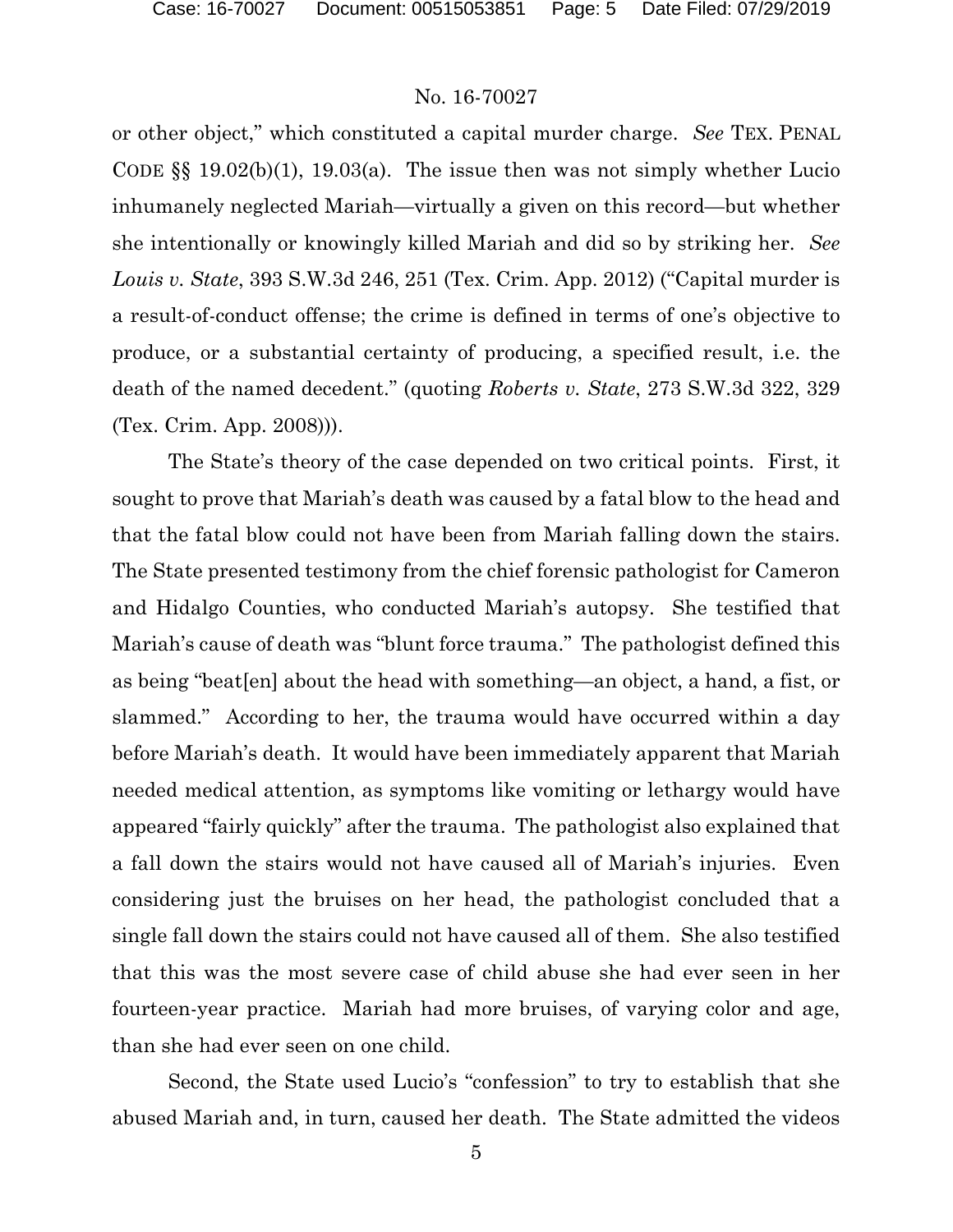of Lucio's interrogation during the first day of trial and immediately played them for the jury. It later put Escalon on the stand, and he testified about Lucio's demeanor during the interrogation. During its closing argument, the State characterized Lucio's admission as a "confession," which proved beyond a "reasonable doubt that [Lucio] killed that little girl." It emphasized that Lucio "did make the statement and the statement that she made was the true and correct statement at the end. She admitted it. She admitted that she caused all of the injuries to that child, ladies and gentlemen." The State also highlighted Lucio's demeanor during the interrogation, rhetorically asking why she would look or act a certain way if all she did "was physically beat the child, but didn't cause the death." It also referenced Escalon's testimony that Lucio's demeanor indicated she was "hiding the truth."

Lucio tried to defend against both points. First, she tried to present evidence that it was possible that Mariah's head trauma was caused by a fall down the stairs. She called a neurosurgeon who testified that the blunt force trauma causing Mariah's death could have resulted from falling down stairs. During closing arguments, Lucio's counsel argued that the State failed to overcome reasonable doubt because evidence indicated that Mariah's fatal injury could have resulted from falling down stairs.

Second, Lucio wanted to present two expert witnesses to testify that her interrogation statements were not trustworthy, but the state trial court did not let them testify. The first expert was Norma Villanueva, a licensed social worker with graduate-level education. She was presented to explain "why [Lucio] would have given police [officers] information . . . that was not correct" to show that Lucio "admits to things that she didn't do." Villanueva's training included courses on how to understand what people "are trying to convey by the way they act, by the way they hold their body, by the way they move their arms and hands." Her claimed expertise was based on over twenty years of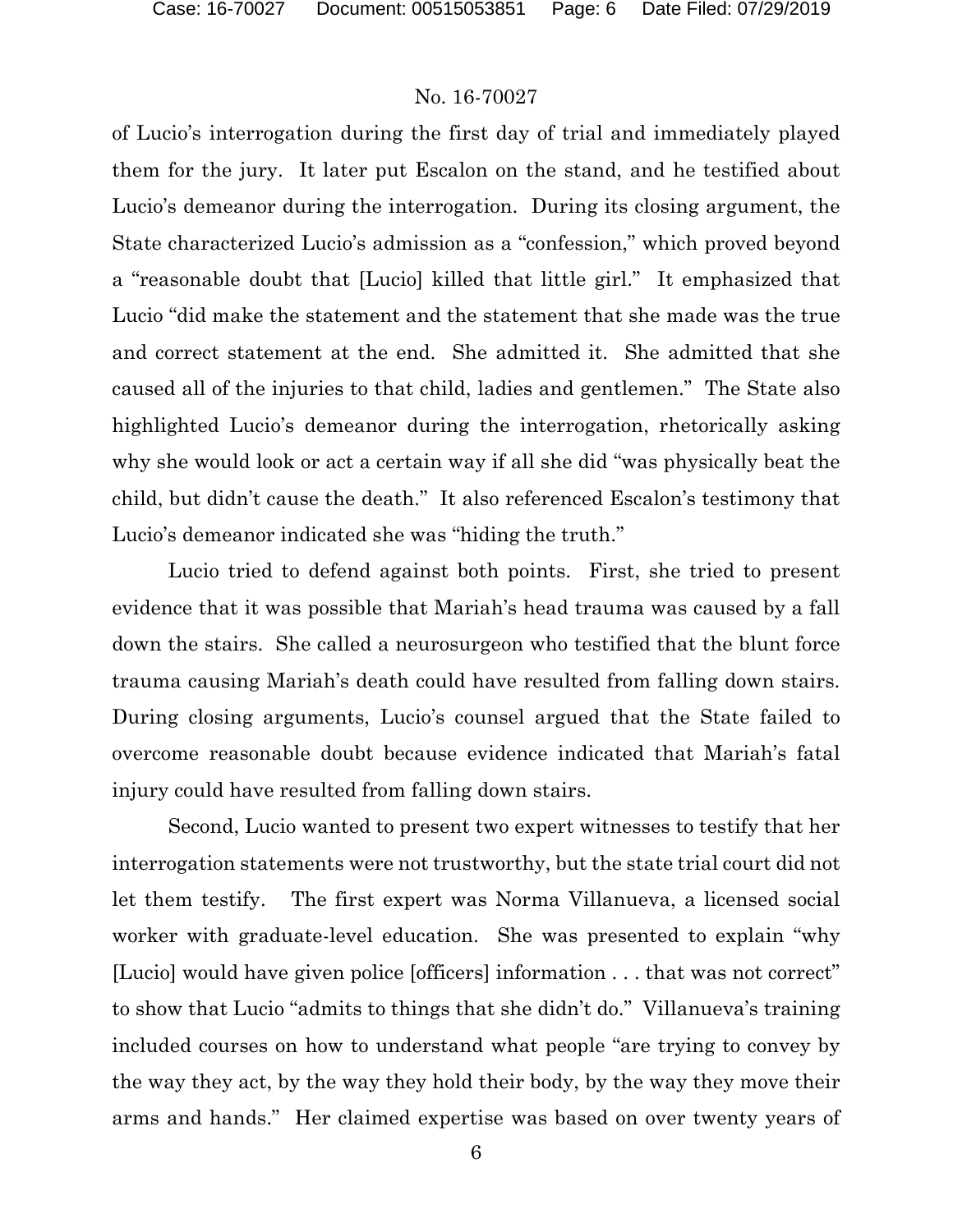"clinical training and clinical experience [and] a combination of knowing life span development theories . . . and human behavior social environment interaction theories." The state trial court would not permit Villanueva to testify over doubts that she was qualified to testify on body language interpretation and concerns that she could not testify about "why [a] statement is or is not true."

The second expert that Lucio wanted to present was Dr. John Pinkerman, a psychologist who would have testified that Lucio was a "battered woman" who "takes blame for everything that goes on in the family." He formed his opinion after reviewing the interrogation tapes, meeting with Lucio on four occasions, reviewing her history, and administering various psychological tests to her. The state trial court prevented Pinkerman from testifying; it considered his testimony irrelevant because Lucio "denied ever having anything to do with the killing of the child."

Beyond her medical expert and the two excluded experts, Lucio called one new witness and recalled one of the State's witnesses. The new witness was Lucio's sister, Sonia Chavez, who testified that Lucio "never disciplined her children." The recalled witness was Joanne Estrada, a child protective services worker. Estrada was asked about whether she had reviewed documents that showed that Mariah had tantrums while in foster care and had hit her head on the floor. Estrada testified that she had not come across anything in Lucio's file that showed she was "physically abusive to any of the children." Lucio presented no other witnesses.

Ultimately, Lucio was convicted and sentenced to death. Lucio appealed her conviction, but the Texas Court of Criminal Appeals affirmed. *Lucio*, 351 S.W.3d at 910. The State's argument on appeal continued to rely on Lucio's interrogation. In responding to Lucio's sufficiency of the evidence challenge, the State argued that a "jury could have reasonably concluded that [Lucio] was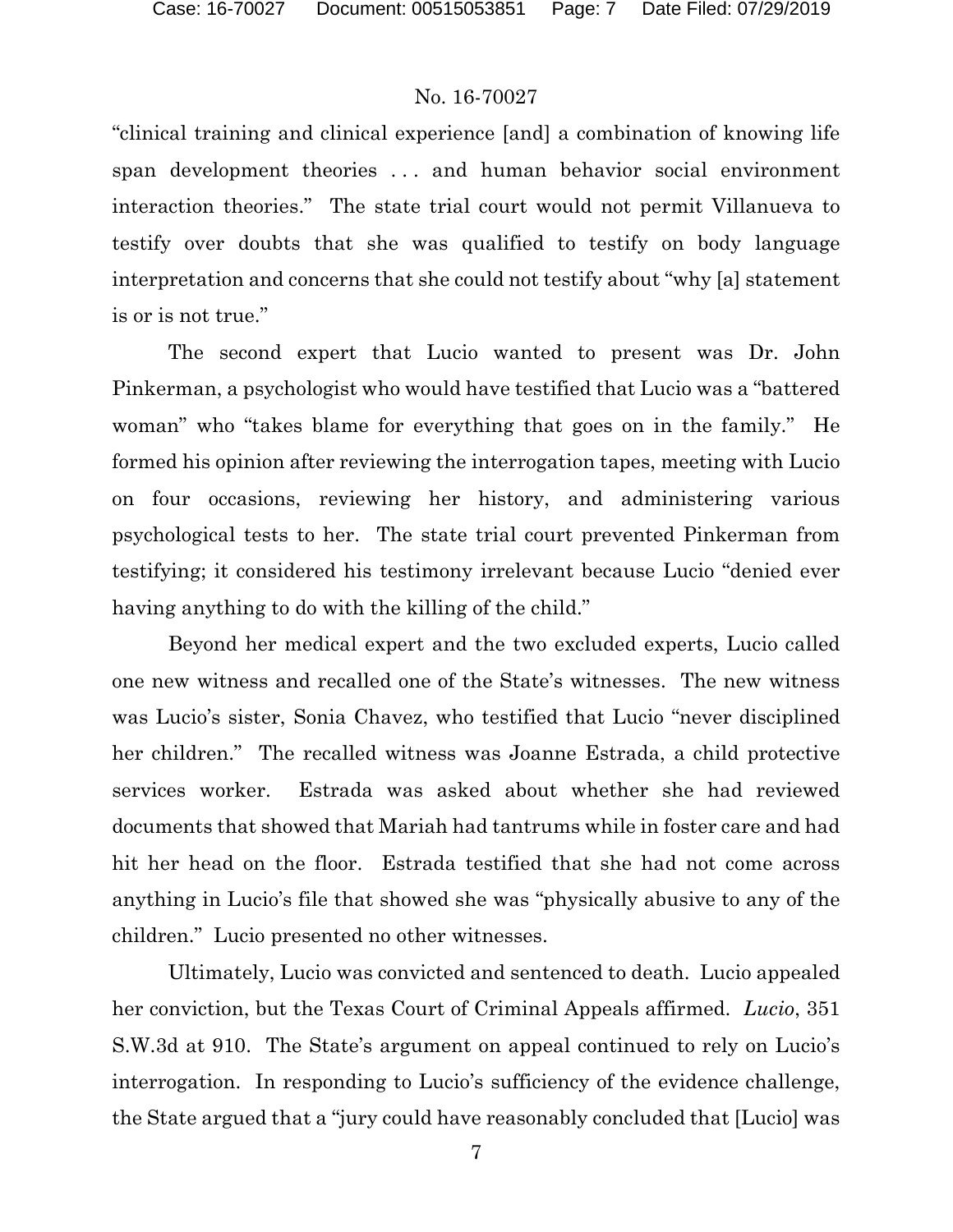responsible for delivering the fatal blow to Mariah's head, as she had the opportunity to do so, *and she had admitted to a pattern of abuse that had continued for some two months*." *Id.* at 894–95 (emphasis added). The Texas Court of Criminal Appeals accepted that argument. *Id.* at 895.

Lucio also appealed the district court's decision to bar her experts, Villanueva and Pinkerman, from testifying. *Id.* at 897–902. She argued that she should have been permitted to present Villanueva's and Pinkerman's testimonies to help prove her "confession" was involuntary. Lucio contended that the jury could have "used it to decide whether the battered woman voluntarily gave the statement at the station to the police" and to show that she "would have and did tell the police whatever they wanted her to say." *Id.* at 898.

The Texas Court of Criminal Appeals rejected Lucio's arguments for primarily procedural reasons. It concluded that what she argued on appeal did "not comport" with the experts' "proffered testimony at trial." *Id.* at 900, 902. She thus was found to have failed to preserve her arguments for appeal. *Id.* The court alternatively noted that Villanueva's and Pinkerman's testimonies were only marginally relevant to the issue of whether Lucio's alleged confession was voluntary under state law. *See id.* at 900–02. Finally, it footnoted that excluding Villanueva's testimony would have been harmless "in light of appellant's subsequent admission during her recorded statement that she abused Mariah, followed by her demonstrating such abuse with the doll." *Id.* at 901 n.25. It did not appear to make that same conclusion about Pinkerman's testimony.

After Lucio lost her appeal, she sought state habeas relief. As with her direct appeal, she argued that Villanueva's and Pinkerman's testimony should have been admitted. This time, though, she distinguished her argument as going "to the core of the case—whether [Lucio] was likely to have engaged in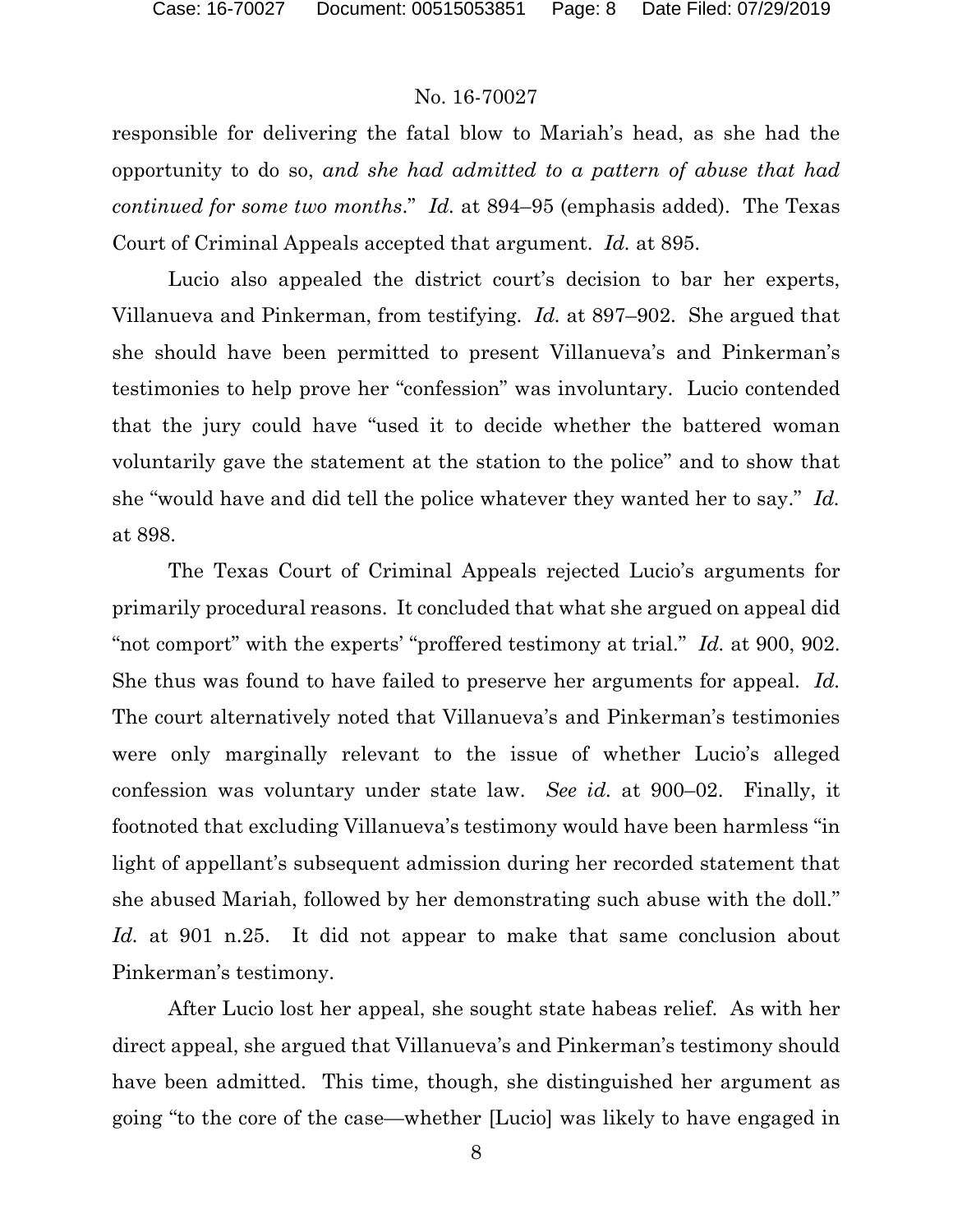ongoing abuse of Mariah." She stated that the issue was the deprivation of "the constitutional right to present a complete defense," and cited a state law case that relied on the Federal Constitution for that right. This issue is the only one on which a COA was granted and, using the terminology from that order, we refer to this as the "complete defense" claim.

The state habeas court rejected her argument. It concluded that her claim was "nearly identical to [the issues] raised on direct appeal," and she had not presented any additional evidence in support of the claim. Her claim thus failed. The state habeas court also concluded that the "district court did not abuse its discretion in excluding" the expert testimony. It concluded that Villanueva was not an expert in "interpreting body language and patterns of behavior during police interviews." It separately concluded that Pinkerman's testimony "had no relevance to the question of [Lucio's] guilt or innocence."

Lucio appealed the state habeas court's decision. The Texas Court of Criminal Appeals adopted the habeas court's findings of fact and conclusions of law. It noted that some of the issues Lucio raised were procedurally barred, but her "complete defense" claim was not among those found barred.

Lucio later filed an application for federal habeas relief pursuant to 28 U.S.C. § 2254 in federal district court, again asserting her "complete defense" claim. The district court rejected the claim. It concluded that she had not shown that the state trial court's "exclusion of Villanueva's testimony on the basis of Villanueva's lack of expert qualifications was incorrect" and there were no indications of "police misconduct, or any police action that rendered Lucio's statements involuntary." The district court considered Pinkerman's testimony to be "only tangentially related to the question of Lucio's guilt or innocence." It also noted that the "evidence that anyone but Lucio inflicted the fatal injuries is tenuous at best."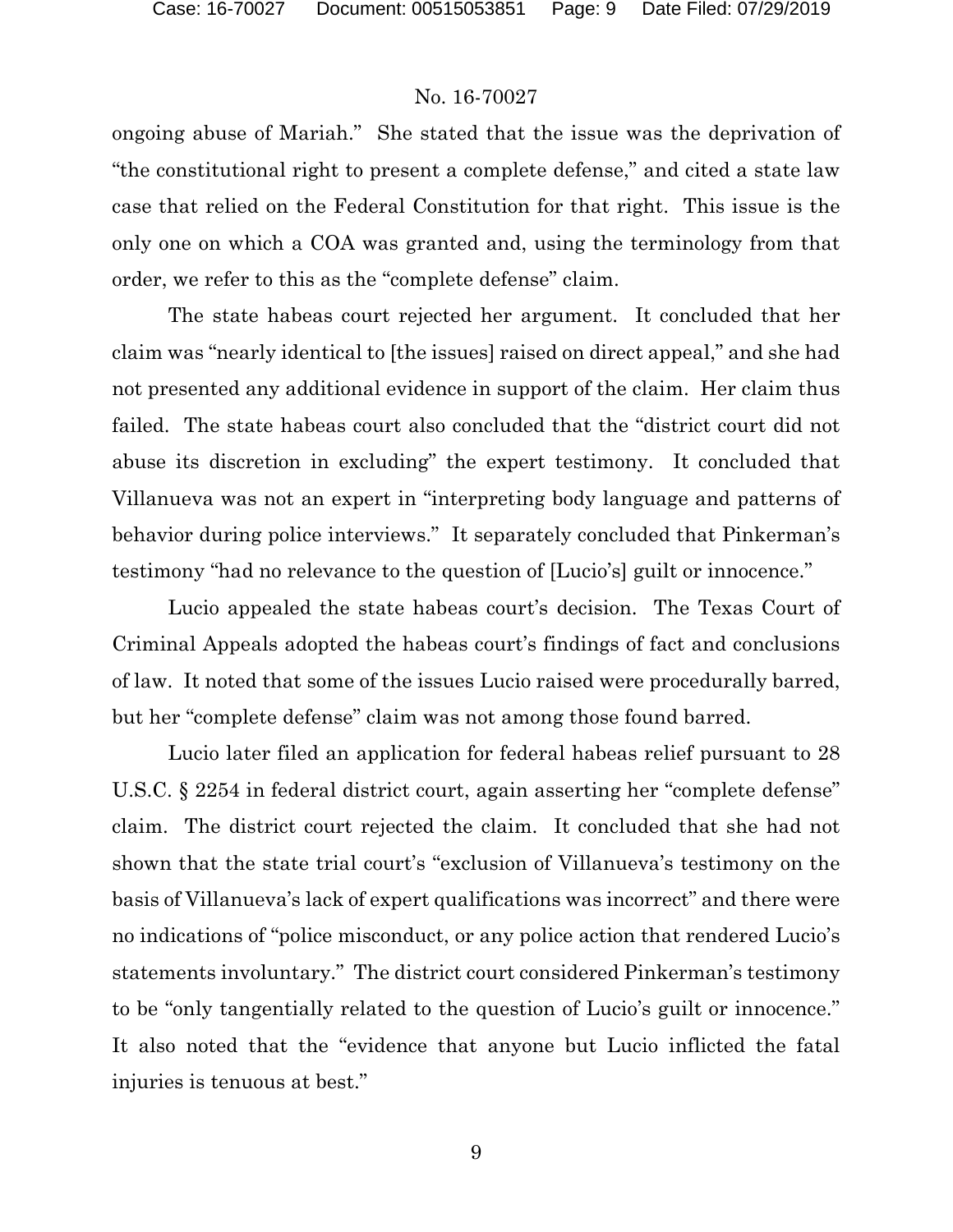Lucio filed a timely notice of appeal and this court granted her a COA on "the question of whether the exclusion of Lucio's proffered experts on the credibility of her alleged confession violated her constitutional right to present a complete defense."

### **II. Discussion**

Lucio asserts that she was deprived of her due process right to present a complete defense when the district court excluded the testimony of Villanueva and Pinkerman. To prevail, she must satisfy the statutory requirements of AEDPA. She and the State dispute whether AEDPA's typical standard of review—whether the state court's adjudication was "contrary to, or involved an unreasonable application of, clearly established Federal law, as determined by the Supreme Court of the United States," 28 U.S.C. § 2254(d)(1)—applies here. Lucio asserts her claim should be reviewed de novo instead of under  $\S$ 2254(d)'s stringent standard, because the claim was not "adjudicated on the merits," as that provision requires. The State argues the claim was adjudicated on the merits or, if it was not adjudicated, it is because Lucio failed to present the claim to the state court. Both parties assert they win on the merits of Lucio's claim regardless of the standard of review. We begin by addressing the procedural questions and then turn to the merits.

### **A. Exhaustion and Standard of Review**

The State argues that Lucio did not exhaust her claim or, alternatively, that her claim is subject to the strict standards of review under  $\S 2254(d)(1)$ . We reject those arguments. Lucio exhausted her "complete defense claim," and the state court did not adjudicate that claim.

We begin with exhaustion. A petitioner seeking federal relief under § 2254 must first exhaust her state remedies. *See* 28 U.S.C § 2254(b)(1)(A). The State argues that Lucio did not exhaust her claim because she argued a state law claim in state court, not a federal constitutional claim. To exhaust a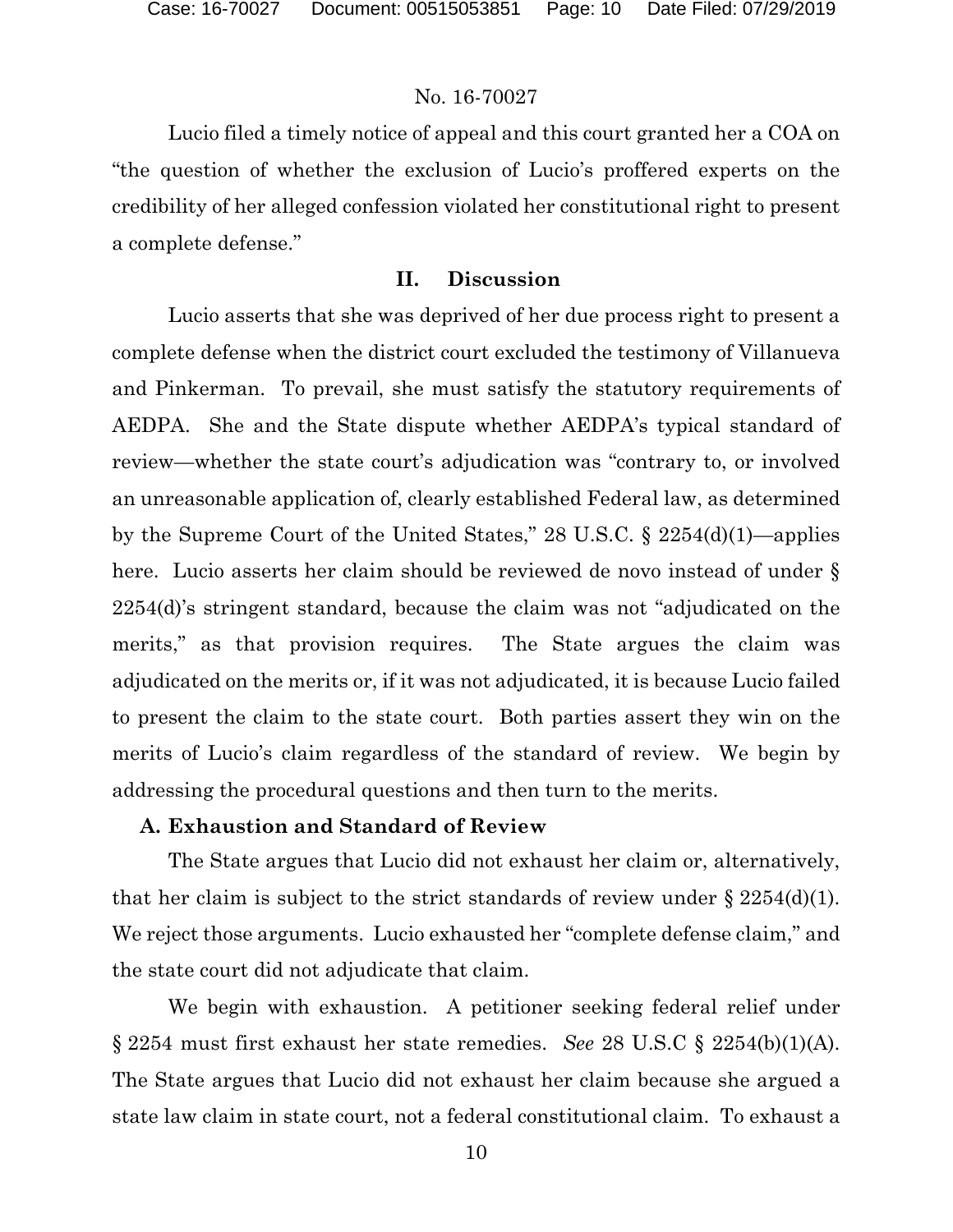claim, a "prisoner must 'fairly present' [her] claim in each appropriate state court (including a state supreme court with powers of discretionary review), thereby alerting that court to the federal nature of the claim." *Baldwin v. Reese*, 541 U.S. 27, 29 (2004).

Lucio fairly presented her claim in state court. A prisoner can exhaust a claim in state court by raising it through post-conviction proceedings, even if she did not raise it in her direct appeal. *See Orman v. Cain*, 228 F.3d 616, 620 & n.6 (5th Cir. 2000). Lucio's argument to the state habeas court flagged her "complete defense" argument as a "constitutional" issue and cited a Texas case that relied exclusively on the Federal Constitution. *See Wiley v. State*, 74 S.W.3d 399, 405–07 (Tex. Crim. App. 2002)); *Wiley v. State*, No. 03-99-00047- CR, 2000 WL 1124975, at \*1 (Tex. App. Aug. 10, 2000) (discussing exclusively the Federal Constitution). Texas does not appear to have recognized (or rejected) a "complete defense" right under its own constitution, and Lucio did not mention state evidentiary rules or standards in her state filings. So her argument could not easily be mistaken for raising an exclusively state law claim. After the state habeas court rejected her claim, Lucio sought review from the Texas Court of Criminal Appeals, which also rejected her claim. She has thus exhausted the claim.

We need not decide whether Lucio's claim was procedurally defaulted in state court and thus provided an adequate and independent state ground to support the state court's judgment. Default on state law grounds is a separate doctrine related to the exhaustion requirement. *See Davila v. Davis*, 137 S. Ct. 2058, 2064 (2017). The State has not argued, either below or on appeal, that Lucio defaulted her complete defense claim on state law grounds. We are not required to raise the issue sua sponte, though we retain discretion to do so. *See Trest v. Cain*, 522 U.S. 87, 89 (1997); *Magouirk v. Phillips*, 144 F.3d 348, 357– 58 (5th Cir. 1998); *Smith v. Johnson*, 216 F.3d 521, 524 (5th Cir. 2000) (per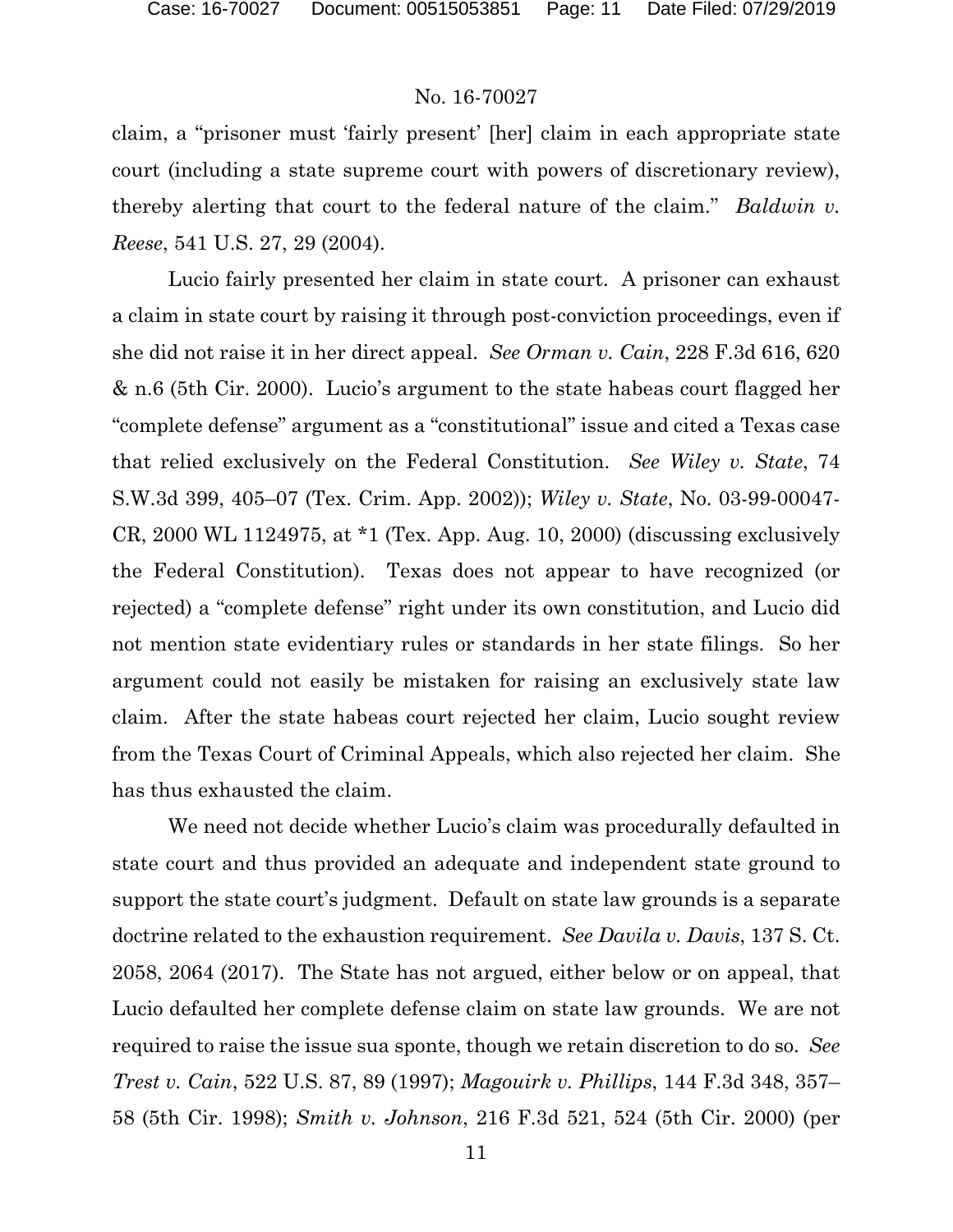curiam); *Moreno v. Dretke*, 450 F.3d 158, 165 n.3 (5th Cir. 2006). We decline to do so. Before we could conclude that an adequate state law ground existed, we would have to determine that the state rule barring consideration was "firmly established and regularly followed." *Walker v. Martin*, 562 U.S. 307, 316 (2011) (internal quotation marks omitted). We have found no Texas case law regarding the appropriate time to raise a "complete defense" claim. Then, even if we concluded there was an adequate and independent state law ground, we would have to determine whether there was "cause" that would excuse Lucio's state default. *See Davila*, 137 S. Ct. at 2064–65. These hurdles are likely why the State forfeited any argument that Lucio defaulted her claim on state law grounds. We thus decline to raise the issue sua sponte.

The parties do dispute whether Lucio's "complete defense" claim was adjudicated on the merits. A claim is adjudicated on the merits if a state court issues an opinion rejecting the claim, and state courts are presumed to have rejected a claim on the merits if a written order is silent regarding a claim. *See Johnson v. Williams*, 568 U.S. 289, 300–01 (2013). That presumption may be rebutted by some "indication" or "state-law procedural principles to the contrary." *Id.* at 298 (quoting *Harrington v. Richter*, 562 U.S. 86, 99 (2011)). The Supreme Court provided rhetorical examples of indications that the presumption should not apply, including:

- If the state standard, "in at least some circumstances[,] . . . is *less* protective" than the federal standard, *Id.* at 301;
- If the state and federal standards are "quite different" and a party makes "no effort to develop" the alternative standard, *id.*; or
- If a party only passingly cites the relevant standard, *id.*

Thus, "while the . . . presumption is a strong one that may be rebutted only in unusual circumstances, it is not irrebuttable." *Id.* at 302.

12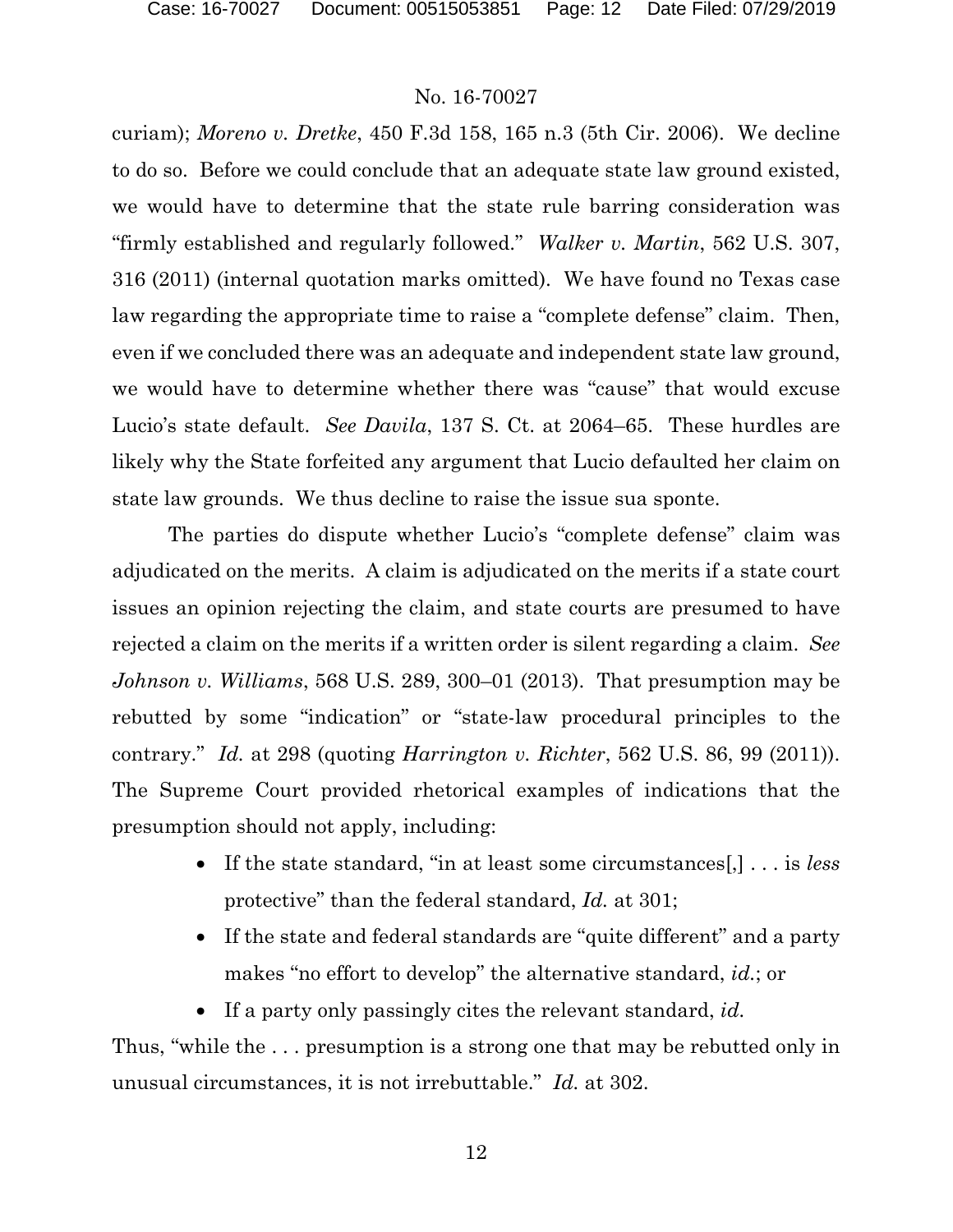The state court did not expressly adjudicate Lucio's claim. The State argues that the state habeas court adjudicated the claim in paragraphs thirtynine and forty of its findings of fact and conclusions of law. Those paragraphs address state evidentiary standards and assert that Lucio's claim was redundant of her direct appeal argument. But Lucio explicitly framed her argument as a constitutional claim distinct from what she argued on direct appeal. The state habeas court's order thus did not adjudicate the claim that Lucio made.

Lucio has rebutted the presumption of adjudication. Lucio has identified aspects of her case that are like those that the Supreme Court suggested could rebut the presumption of adjudication. Instead of adjudicating her actual claim, the state habeas court adjudicated a similar state claim. It likely did so because the State responded to Lucio's argument as though it should be adjudicated on state evidentiary standards. But the standards for Lucio's constitutional claim and state evidentiary rules are "quite different" from each other. *Williams*, 568 U.S. at 301. Indeed, the whole point of Lucio's "complete defense" claim is that, even if state evidentiary laws were correctly followed, she was deprived of a constitutional right. The state habeas court thus adjudicated a separate issue without addressing the heart of Lucio's claim under the appropriate standards. This case thus fits one of the examples the Supreme Court recognized as rebutting the presumption of adjudication on the merits. *See id.* The state habeas court did not adjudicate Lucio's "complete defense" claim.

Consequently, Lucio's claim is subject to de novo review in federal district court and on appeal. *See id.* at 301–02; *Lewis v. Thaler*, 701 F.3d 783, 787 (5th Cir. 2012).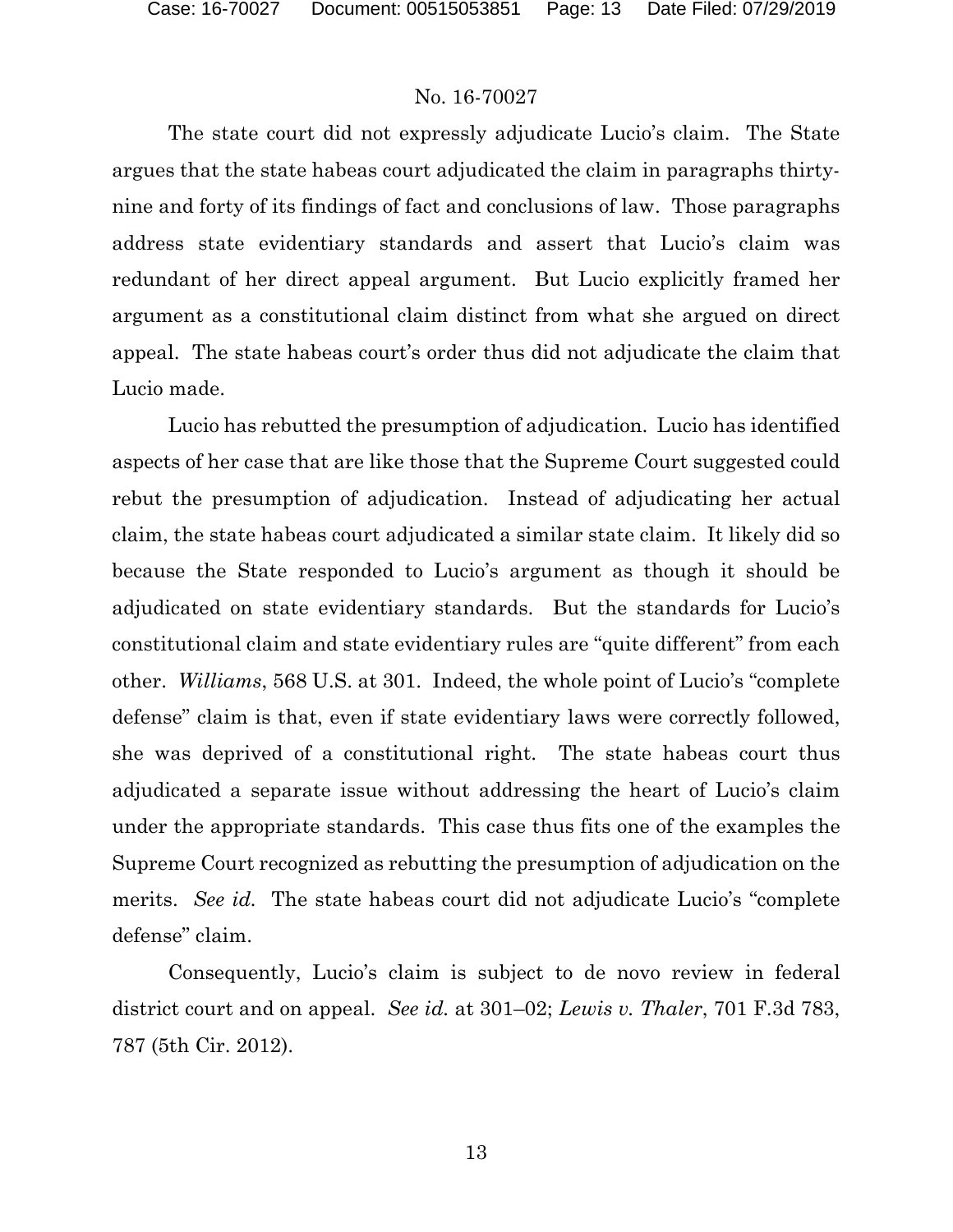$\overline{a}$ 

#### No. 16-70027

#### **B. "Complete Defense" Claim**

Lucio argues she was deprived of the right to present a complete defense. She argues that by excluding Villanueva's and Pinkerman's testimony, the trial court made it impossible for her to meaningfully dispute the importance and meaning of the videotaped interview. We agree that excluding Pinkerman's testimony deprived her of the right to present a complete defense; because we do, we do not need to examine whether excluding Villanueva's testimony was also a violation of her constitutional rights.[1](#page-13-0) 

The Supreme Court has recognized that the Constitution guarantees criminal defendants a "meaningful opportunity to present a complete defense." *United States v. Scheffer*, 523 U.S. 303, 329 (1998) (quoting *Crane v. Kentucky*, 476 U.S. 683, 690 (1986)). In a series of cases, it held that the applications of various state evidentiary rules infringed that right.<sup>[2](#page-13-1)</sup> Though the Supreme Court's case law has "typically focus[ed] on categorical prohibitions of certain evidence," *Caldwell v. Davis*, 757 F. App'x 336, 339 (5th Cir. 2018) (per curiam), we have at least once held that a state court's application of a discretionary

<span id="page-13-0"></span><sup>&</sup>lt;sup>1</sup> At the very least, the exclusion of Villanueva's testimony raises concerns about the fairness of the trial. The State asked Ranger Escalon to describe Lucio's demeanor during her interrogation; he responded that it indicated that she was saying, "I did it." The State then asked him to detail his experience interviewing people and to contrast Lucio's demeanor with others' demeanor. Escalon did not indicate he had any formal training on reading body language. By contrast, Villanueva did have such training and was not allowed to testify on that subject.

<span id="page-13-1"></span><sup>2</sup> *See Crane*, 476 U.S. at 684, 691 (holding that the state court's exclusion of evidence probative of the credibility of the defendant's confession because the proffered evidence was relevant to voluntariness, an issue the court had already ruled on, violated the defendant's right to a fair trial under the Sixth and Fourteenth Amendments); *Washington v. Texas*, 388 U.S. 14, 15, 23 (1967) (holding that a state statute barring the defendant from calling a "principal[], accomplice, or accessor[y] in the same crime" as a witness in his defense violated the defendant's rights to call witnesses in his own defense and to compulsory process for obtaining such witnesses); *Chambers v. Mississippi*, 410 U.S. 284, 297–98, 302–03 (1973) (holding that the Mississippi voucher and hearsay rules were unconstitutional as applied to the extent that they prevented the defendant from: (1) putting on evidence of a third party's confession to the crime with which the defendant was charged and (2) challenging that witness's subsequent retraction).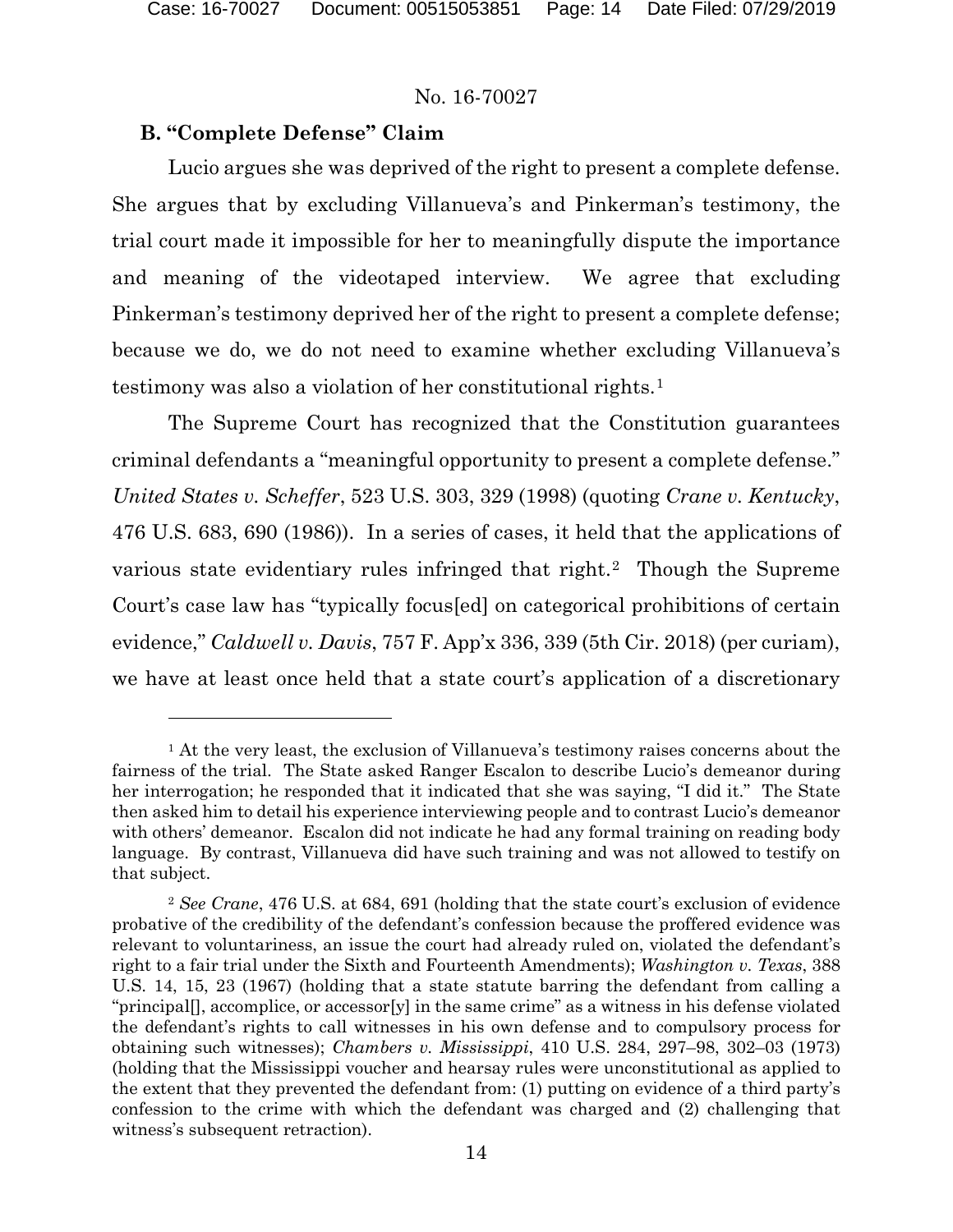evidentiary rule violated a defendant's right to present a complete defense. *See Kittelson v. Dretke*, 426 F.3d 306, 321 (5th Cir. 2005) (per curiam).

But the right to present a complete defense is not unfettered. The Supreme Court has "found the exclusion of evidence to be unconstitutionally arbitrary or disproportionate only where it has infringed upon a weighty interest of the accused." *Scheffer*, 523 U.S. at 308. "[T]he Constitution leaves to the judges who must make [evidentiary] decisions 'wide latitude' to exclude evidence that is 'repetitive ..., only marginally relevant' or poses an undue risk of 'harassment, prejudice, [or] confusion of the issues.'" *Crane*, 476 U.S. at 689–90 (ellipsis and third set of brackets in the original) (quoting *Delaware v. Van Arsdall*, 475 U.S. 673, 679 (1986)); *see also Patterson v. Cockrell*, No. 01- 11170, 2002 WL 432402, at \*2 (5th Cir. 2002) (unpublished) (per curiam) ("*Crane* cannot be interpreted to convert every arguable misapplication of state evidentiary rules into an unconstitutional denial of a fair trial.").

The trial court's decision to exclude Pinkerman's testimony "infringed upon a weighty interest of the accused" so as to be "unconstitutionally arbitrary." *Scheffer*, 523 U.S. at 308. Lucio's counsel made clear that Pinkerman would present expert evidence that, as a result of her psychological profile, Lucio "takes blame for everything that goes on in the family. . . . She takes blame for everything that goes on in the house," even for acts that she did not commit. The state trial court concluded that Lucio "admitted actions that she took that could have resulted in the death. But she denied ever having anything to do with the killing of the child." It thus had "a hard time figuring out how it goes to the guilt or innocence" and denied Lucio the opportunity to present Pinkerman's testimony.

The trial court's conclusion was inconsistent with the reality of this trial. Lucio's admissions of abuse within her interrogation statement were the most significant evidence in the case. *See, e.g.*, *Arizona v. Fulminante*, 499 U.S. 279,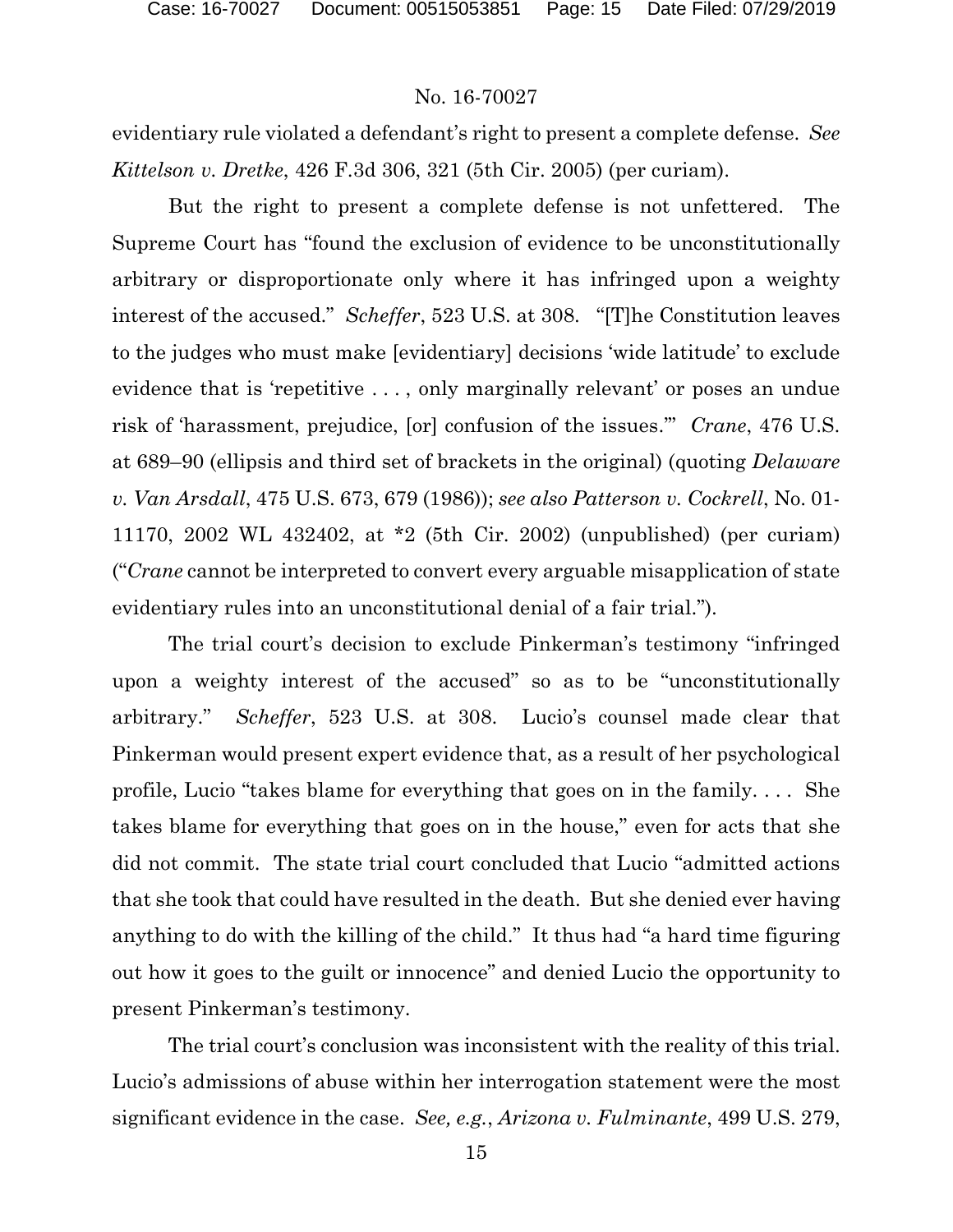l

### No. 16-70027

297 (1991) ("Absent the confessions, it is unlikely that [the defendant] would have been prosecuted at all, because the physical evidence from the scene and other circumstantial evidence would have been insufficient to convict."); *Bruton v. United States*, 391 U.S. 123, 139 (1968) ("[T]he defendant's own confession is probably the most probative and damaging evidence that can be admitted against him."). The State presented no physical evidence or witness testimony directly establishing that Lucio abused Mariah or any of her children, let alone killed Mariah. Instead, it presented Lucio's interrogation statement—admitted and played during the testimony of its first witness—as its crucial source of proving she committed the act. The State's theory was that Lucio's interrogation admissions were true, that she was responsible for a pattern of brutal abuse of Mariah, and that, from these admissions, the jury could infer beyond a reasonable doubt that Lucio also struck the fatal blow to the head that killed the child. In closing argument, the State summarized its case by contending that Lucio must have killed Mariah because she abused her. The only evidence it cited in closing to establish that Lucio abused her was Lucio's "confession." On appeal, when it argued the evidence was sufficient to convict Lucio, it again relied on the assertion that Lucio "admitted to a pattern of abuse." *See Lucio*, 351 S.W.3d at 894–95 (internal quotation mark omitted). Contrary to the state trial court's conclusion, the interrogation statement played a pivotal role in the State's case as to guilt or innocence.

If the interrogation statement is taken away—or its validity is undermined—then the State's case becomes much more tenuous. A reasonable juror would have much less reason to infer that Lucio—rather than her husband, other children, or Mariah herself<sup>3</sup>—caused Mariah's injuries, much

<span id="page-15-0"></span><sup>&</sup>lt;sup>3</sup> Lucio's counsel introduced evidence about records that reported that Mariah would hit her head against the ground when throwing a tantrum.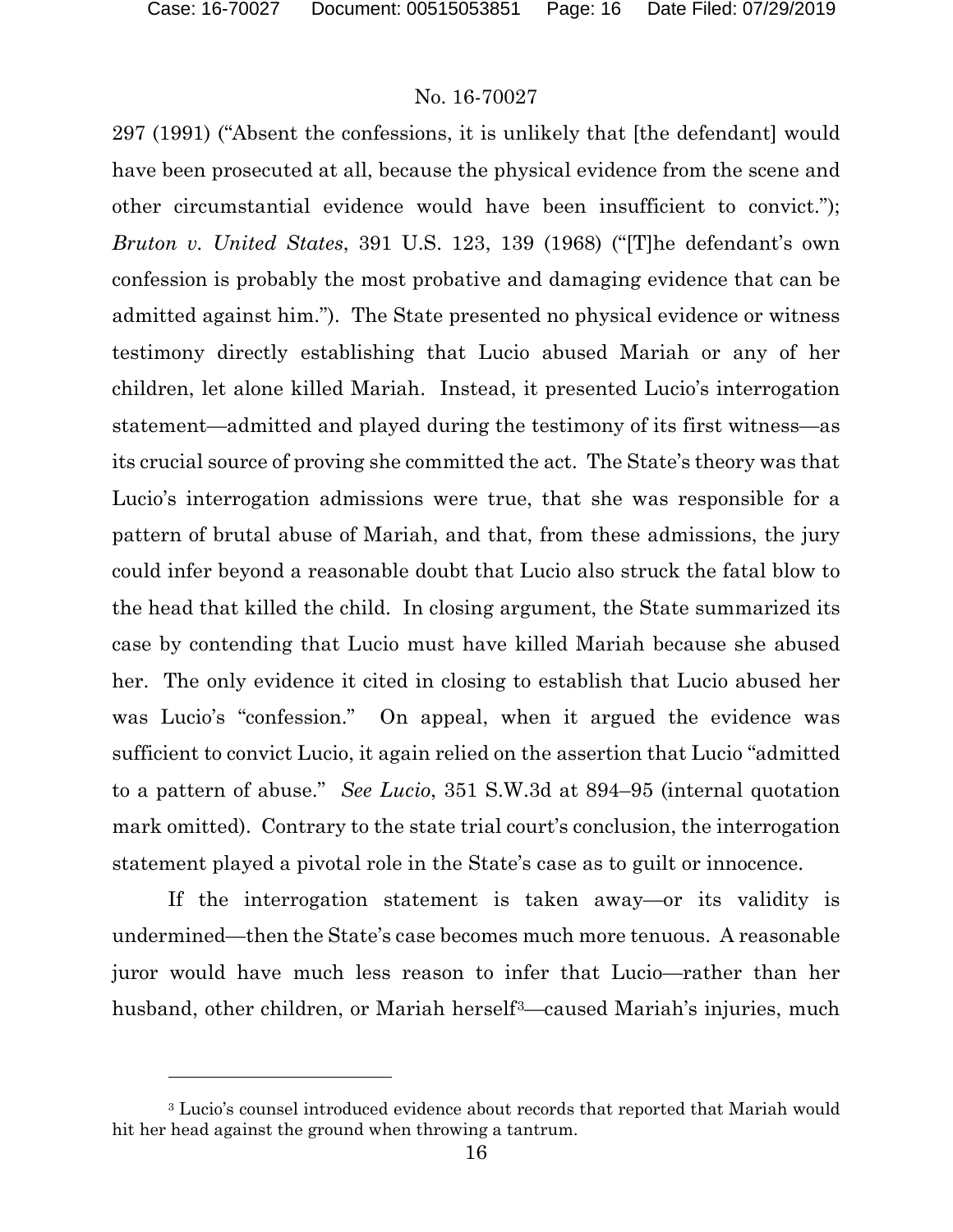less her fatal head injury. To the extent that there was evidence beyond Lucio's statement that implicated her—such as opportunity as Mariah's primary caretaker—it pales in comparison to the force of an apparent confession of abuse.

As critical as that evidence was to the State, explaining why it could not be trusted was as critical to Lucio's defense. To paraphrase the Supreme Court, why Lucio would confess to abusing her daughter if she did not actually abuse her was a "question every rational juror need[ed] answered" before acquitting. *Crane*, 476 U.S. at 689. Lucio attempted to explain the alleged confession with Pinkerman's testimony. Neither the State nor the state trial court questioned Pinkerman's expert credentials. Pinkerman's opinion was that Lucio was susceptible to taking blame for something that was not her fault and that this behavior was manifested in the interrogation video. It thus cast doubt on the State's key evidence and was paramount to Lucio's defense. The state trial court's exclusion of Pinkerman's testimony impinged on Lucio's "weighty interest" in explaining why her "confession" to abuse did not support an inference of guilt beyond a reasonable doubt. *Scheffer*, 523 U.S. at 308.

The exclusion bears the hallmark sign of arbitrariness: complete irrationality. The state trial court asserted that Pinkerman's testimony's casting doubt on the veracity of the interrogation statement was not relevant because Lucio did not admit she struck the fatal blow. But the State's argument that Lucio struck the fatal blow relied on an inference from the statements that she abused Mariah. To undercut the State's premise (i.e., Lucio abused Mariah) is to undercut its conclusion (i.e., Lucio killed Mariah). "In the absence of any valid state justification, exclusion of this kind of exculpatory evidence deprives a defendant of the basic right to have the prosecutor's case encounter and 'survive the crucible of meaningful adversarial testing.'" *Crane*, 476 U.S. at 690–91 (quoting *United States v. Cronic*, 466 U.S.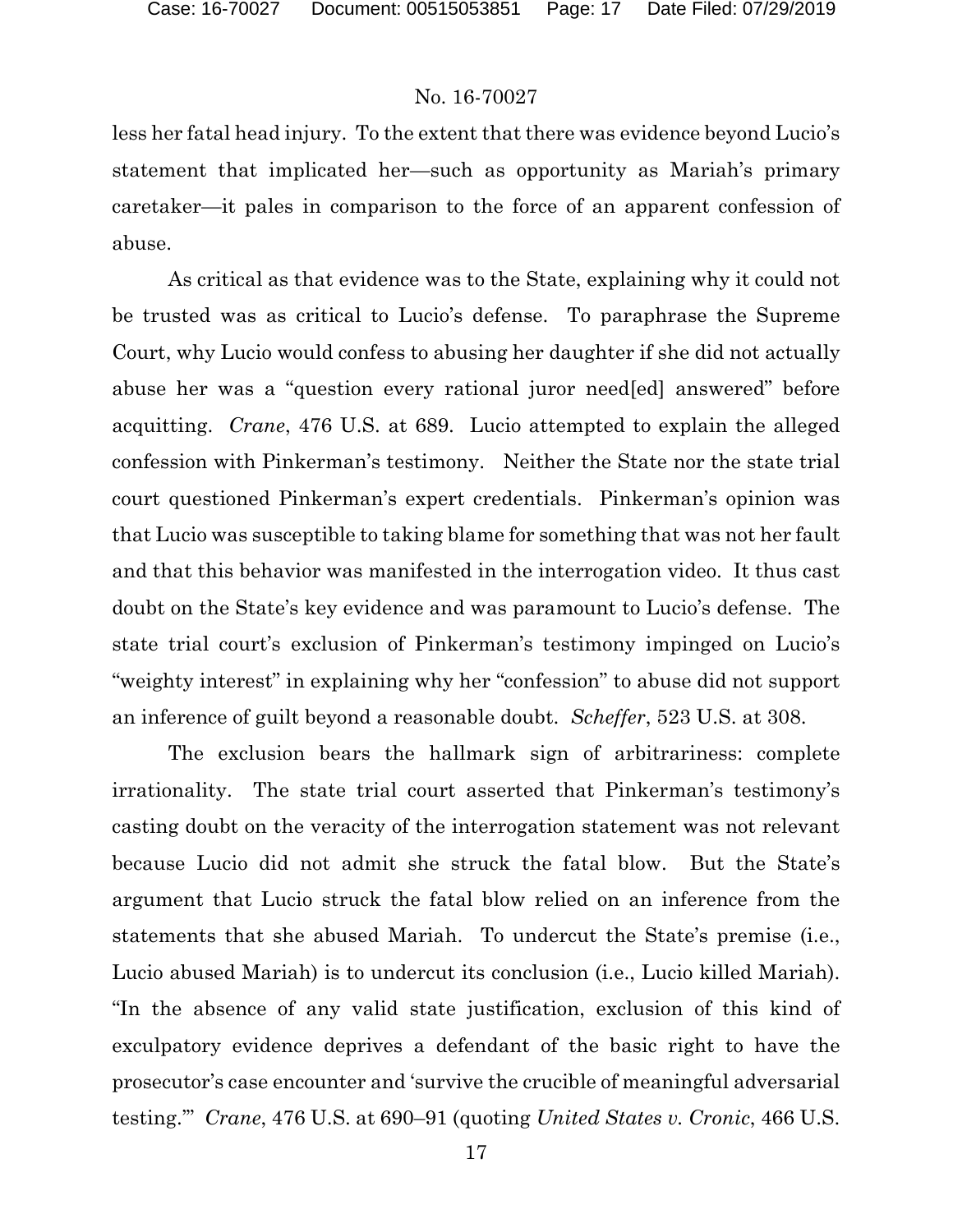l

#### No. 16-70027

6[4](#page-17-0)8, 656 (1984)).<sup>4</sup> We thus conclude that the state court's ruling was "of such a magnitude or so egregious that [it] render[ed] the trial fundamentally unfair." *Gonzalez v. Thaler*, 643 F.3d 425, 430 (5th Cir. 2011).

Our conclusion bears strong resemblance to our previous conclusion in *Kittelson v. Dretke*, where we concluded that a state trial court deprived a defendant of the right to present a complete defense. *See* 426 F.3d at 321. There, a state court prohibited a defendant accused of sexually assaulting a young girl from "mention[ing] or allud[ing] to" the fact that one of the girl's friends had also accused him of sexual assault, only to later recant. *Id.* at 309– 12, 321. But the State was permitted to present evidence that the friend was present and questioned about the abuse. *Id.* Like here, the state trial court in *Kittelson* was not "concerned about the prejudicial effect of the jury hearing" the excluded testimony. *Id.* at 321. Like here, the other evidence that the defendant was permitted to present did not go "directly" to the "critical" evidence that the State presented. *Id.* The same type of unfair, arbitrary consequences present in *Kittelson* are present in Lucio's case.

The State primarily contends that the state trial court's decision was not arbitrary based on a rationale that the state trial court never considered. It argues that Pinkerman's testimony would have been "tantamount to a direct

<span id="page-17-0"></span><sup>4</sup> But even assuming the state trial court were right that the only issue was whether she struck the fatal blow and that evidence undermining the interrogation statement was not relevant, its ruling would still be arbitrary. Based on those assumptions, the state trial court should not have admitted the interrogation in the first place. As the state trial court said, Lucio does not admit to striking the fatal blow, so it would not (on the assumptions it made) go to her guilt or innocence. Worse yet, admitting such an irrelevant video would be far more prejudicial to Lucio than admitting Pinkerman's testimony would be to the State. So even if the state trial court's theory were right, the decision to permit the State's irrelevant, prejudicial evidence but exclude Lucio's irrelevant, non-prejudicial evidence is arbitrary. Favoring the State over Lucio on such a critical issue also approaches irrationality. *See Kubsch v. Neal*, 838 F.3d 845, 858 (7th Cir. 2016) ("Arbitrariness might be shown by a lack of parity between the prosecution and defense; the state cannot regard evidence as reliable enough for the prosecution, but not for the defense.").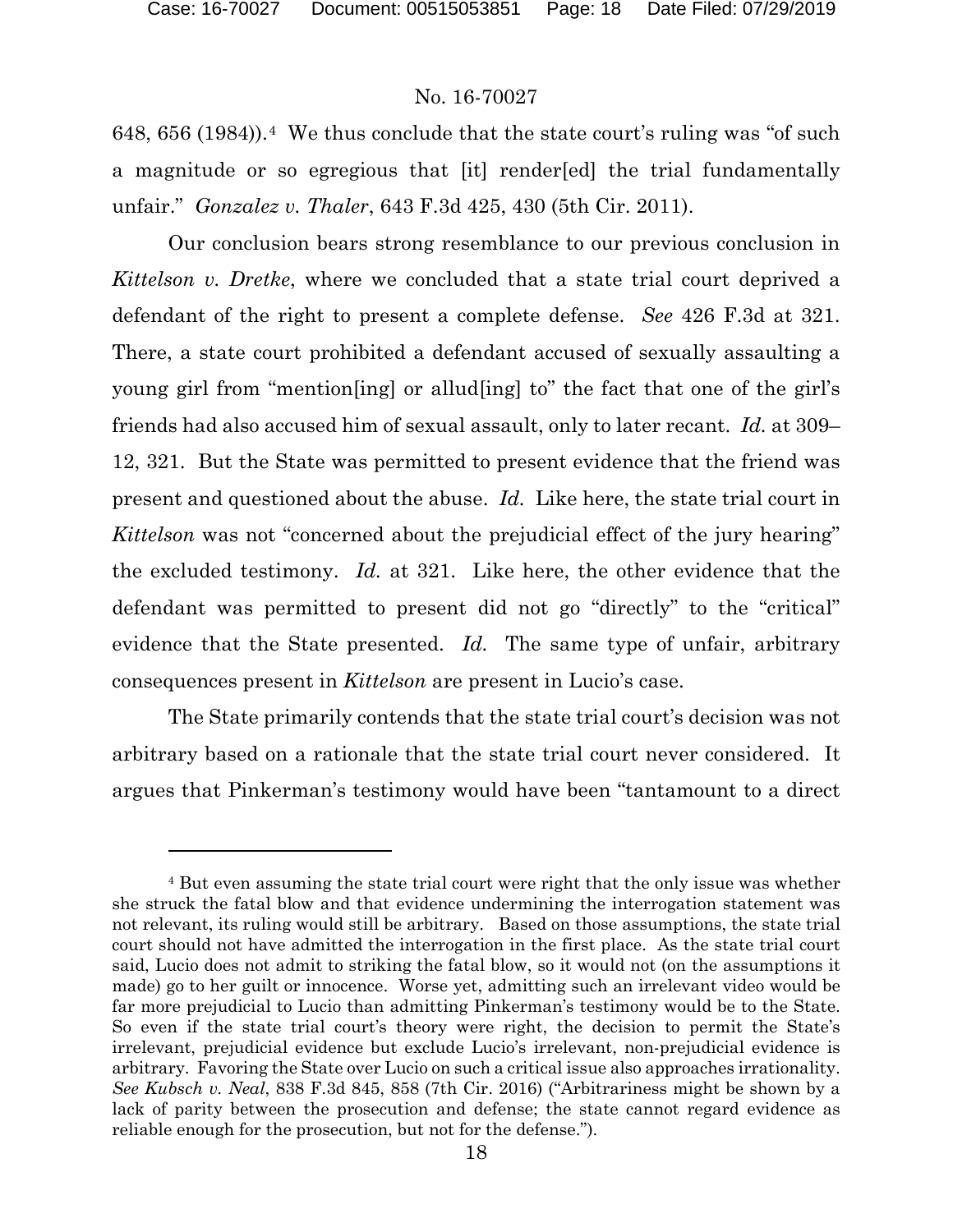l

#### No. 16-70027

opinion on truthfulness" and was therefore inadmissible under other state evidentiary rules. That argument suffers two problems. First, it relies on state evidentiary rules that address bolstering a witness's trial testimony. *See Yount v. State*, 872 S.W.2d 706 (Tex. Crim. App. 1993); *Duckett v. State*, 797 S.W.2d 906 (Tex. Crim. App. 1990), *disapproved of by Cohn v. State*, 849 S.W.2d 817 (Tex. Crim. App. 1993). Setting aside the fact the State's brief ignores the nuance in those rules, the State's argument lacks any force because Lucio was not a witness at trial and because Pinkerman was not there to bolster her credibility. Second, the State does not explain why excluding Pinkerman's testimony under those state evidentiary rules would not have denied her the right to present a meaningful defense any more than excluding it under relevance rules would.[5](#page-18-0)

The exclusion of Pinkerman's testimony prejudiced Lucio. "Complete defense" claims are subject to harmless error analysis. *See United States v. Skelton*, 514 F.3d 433, 438 (5th Cir. 2008). As discussed above, Lucio's interrogation statement was the most significant evidence in the case, on which the State repeatedly relied. None of the alternative evidence the State points to as making the exclusion harmless comes close to the impact of the interrogation statement.[6](#page-18-1) So this is not a situation where the evidence is so

<span id="page-18-0"></span><sup>&</sup>lt;sup>5</sup> In passing, the State argues that the state trial court's decision was proper because Pinkerman's bill of particulars—the procedural mechanism used to capture what an excluded witness would have testified about—did not specifically mention battered wife syndrome. But the bill of particulars tracks the same type of evidence that Lucio's counsel argued Pinkerman would present, even if they do not use the same terms. Moreover, the state trial court excluded Pinkerman's testimony before he offered his bill of particulars, so Pinkerman's subsequent summary is of little value in deciding whether the state trial court's actions were arbitrary.

<span id="page-18-1"></span><sup>6</sup> The State's best alternative evidence is a statement from a police officer that, after Lucio's arrest and while driving, Lucio used the phone to call a sister. According to the officer, Lucio told her sister, "Don't blame, Robert [i.e., her husband]. This was me. I did it. So don't blame Robert." Though this is evidence in the State's favor, it pales in comparison to the power of Lucio's videotaped "confession," which went unchecked. It was a hearsay statement